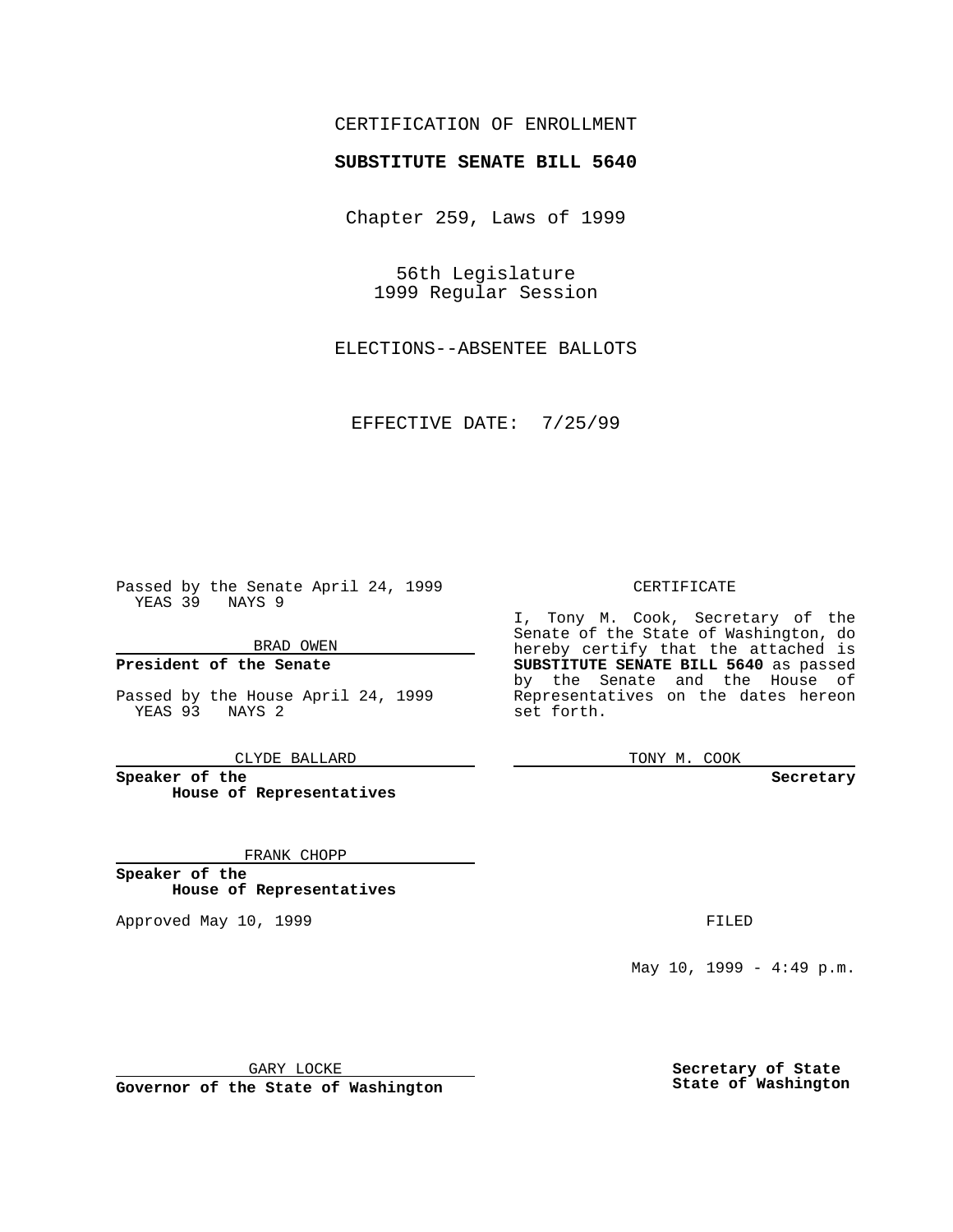## **SUBSTITUTE SENATE BILL 5640** \_\_\_\_\_\_\_\_\_\_\_\_\_\_\_\_\_\_\_\_\_\_\_\_\_\_\_\_\_\_\_\_\_\_\_\_\_\_\_\_\_\_\_\_\_\_\_

\_\_\_\_\_\_\_\_\_\_\_\_\_\_\_\_\_\_\_\_\_\_\_\_\_\_\_\_\_\_\_\_\_\_\_\_\_\_\_\_\_\_\_\_\_\_\_

### AS AMENDED BY THE HOUSE

Passed Legislature - 1999 Regular Session

#### **State of Washington 56th Legislature 1999 Regular Session**

**By** Senate Committee on State & Local Government (originally sponsored by Senators Gardner and McCaslin; by request of Secretary of State)

Read first time 03/03/1999.

 AN ACT Relating to elections; amending RCW 29.62.020; and creating new sections.

BE IT ENACTED BY THE LEGISLATURE OF THE STATE OF WASHINGTON:

NEW SECTION. **Sec. 1.** The legislature finds that:

 (1) The current statute relating to the timing of the primary election may not allow adequate time for absentee voters, especially military personnel living overseas, to review the candidates and issues appearing on the general election ballot before casting their votes;

 (2) The proliferation of permanent absentee voters presents increasing difficulties for county auditors to canvass ballots in a timely way, which in turn may adversely affect the general election campaign of a candidate involved in a close primary race; and

 (3) A delay in counting votes and processing ballots negatively impacts the public's right to timely election results and thus harms our electoral process.

 Therefore, the mission of the task force established by section 2 of this act includes, but is not limited to, a review of issues relating to the timing of the primary election, the canvassing of ballots, and the certification of election results. The task force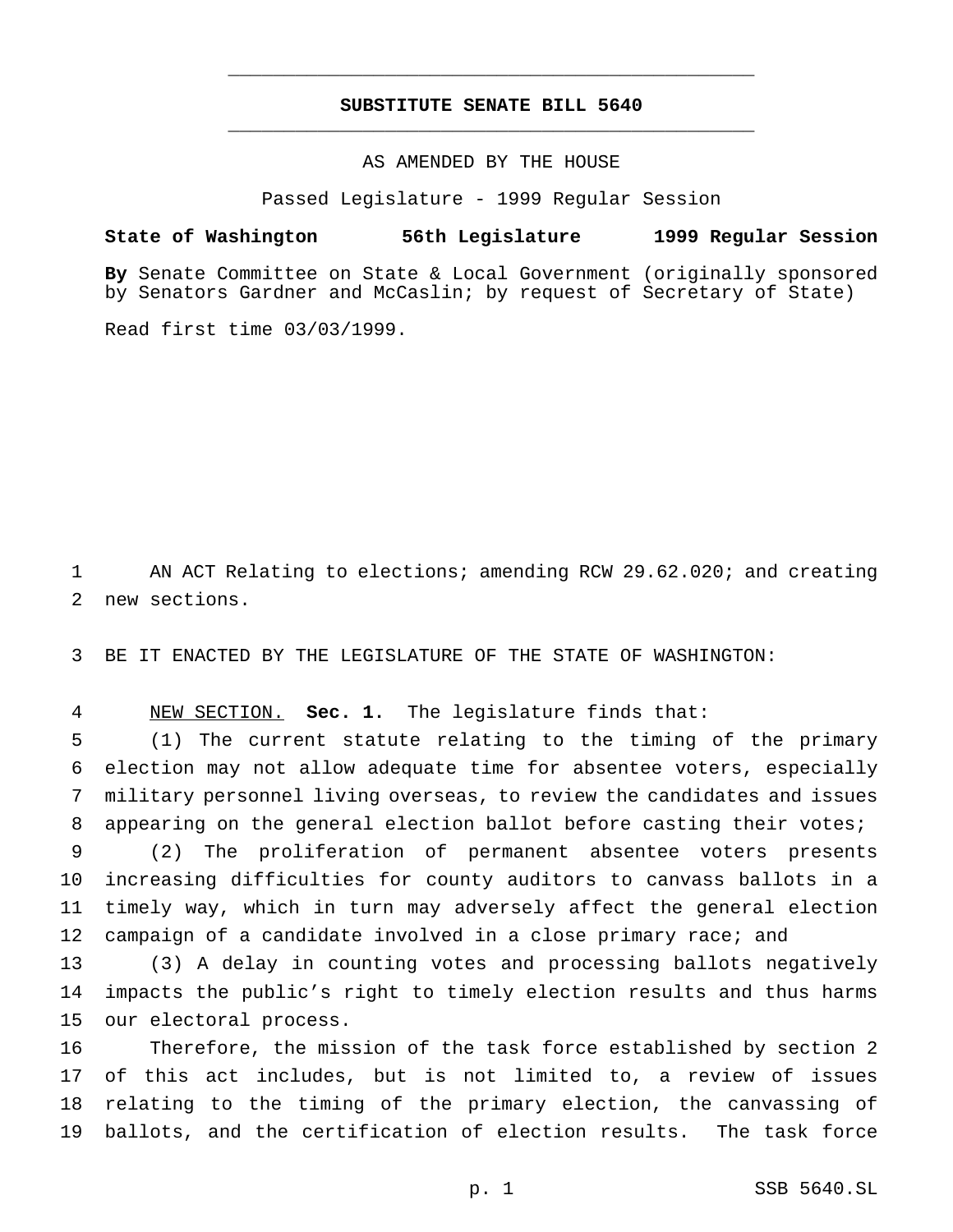shall consider alternates to the current statutes that relate to these issues, and shall provide recommendations accordingly.

 NEW SECTION. **Sec. 2.** A task force to study and make recommendations regarding the date for primary elections is established. The task force membership consists of the following thirteen members:

 (1) Three citizen members from across the state, appointed jointly by the secretary of state, the president of the senate, and the co-9 speakers of the house of representatives;

 (2) Two members of the senate, one from each of the largest two caucuses, appointed by the president of the senate, and two members of the house of representatives, one from each of the largest two 13 caucuses, appointed by the co-speakers of the house of representatives;

(3) The secretary of state or the secretary's designee;

 (4) Three county elections officials designated by the Washington Association of County Officials; and

 (5) A representative of each major political party in the state, appointed by the chair of the state central committee for the party.

 NEW SECTION. **Sec. 3.** The task force shall report its recommendations to the governor, the secretary of state, and the appropriate standing committees of the senate and house of representatives no later than December 1, 1999. The task force terminates on December 31, 1999.

 **Sec. 4.** RCW 29.62.020 and 1995 c 139 s 2 are each amended to read as follows:

26 (1) ((No later than the tenth day after a special election or 27 primary and no later than the fifteenth day after a general election, 28 the county auditor shall convene the county canvassing board to process 29 the absentee ballots and canvass the votes cast at that primary or 30 election.)) At least every third day after a special election, primary, 31 or general election and before certification of the election results, except Sundays and legal holidays, the county auditor shall convene the 33 county canvassing board or their designees to process absentee ballots 34 and canvass the votes cast at that special election, primary, or general election, if the county auditor is in possession of more than twenty-five ballots that have yet to be canvassed. The county auditor